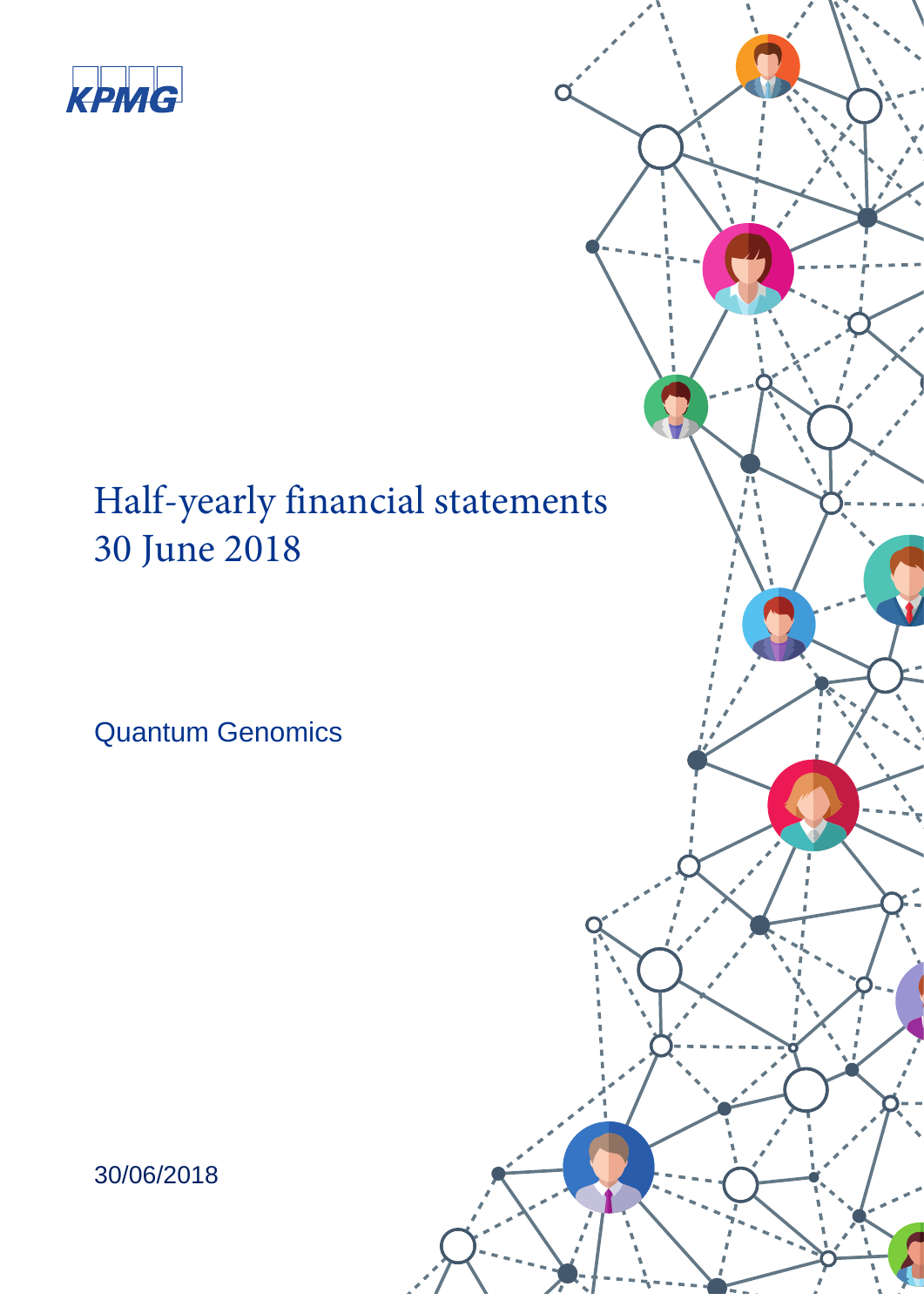

#### Quantum Genomics

Registered Number : 48799664700029

|                                                                                                                    |                         |                                                                                                                                                                                                                         | Period                 |                  |                        | Previous period         |
|--------------------------------------------------------------------------------------------------------------------|-------------------------|-------------------------------------------------------------------------------------------------------------------------------------------------------------------------------------------------------------------------|------------------------|------------------|------------------------|-------------------------|
| <b>Assets</b>                                                                                                      |                         | <b>Gross Amount</b>                                                                                                                                                                                                     | Depr. or Allow.        | Net amount       | at: $31/12/2017$       |                         |
| Uncalled subscribed capital                                                                                        |                         |                                                                                                                                                                                                                         |                        |                  |                        |                         |
| <b>Fixed assets</b>                                                                                                | Intangible fixed assets | Start up costs<br>Research and development costs<br>Franchises, patents and similar assets<br>Goodwill<br>Other intangible fixes assets<br>Intangible assets in progress<br>Advance payments on intangible fixed assets | 134 283                | 47 608           | 86 674                 | 90 945                  |
|                                                                                                                    |                         | <b>TOTAL</b>                                                                                                                                                                                                            | 134 283                | 47 608           | 86 674                 | 90 945                  |
|                                                                                                                    | Tangible fixed assets   | Land<br><b>Buildings</b><br>Industrial fixtures and equipment<br>Other tangible fixed assets<br>Tangible fixed assets in progress<br>Advance paymments on tangible fixed assets                                         | 22 911<br>108 748      | 15 017<br>57 430 | 7894<br>51 317         | 464<br>51 747           |
|                                                                                                                    |                         | <b>TOTAL</b>                                                                                                                                                                                                            | 131 659                | 72448            | 59 211                 | 52 211                  |
|                                                                                                                    | Financial fixed assets  | Investments measured using the equity method<br>Other investments<br>Loans to group and related companies<br>Investments held in portfolio for the long term<br>Other investments<br>Loans                              | 357865                 | 103 886          | 253 979                | 258 052                 |
|                                                                                                                    |                         | Other financial assets                                                                                                                                                                                                  | 37 531                 |                  | 37 531                 | 37 531                  |
|                                                                                                                    |                         | <b>TOTAL</b>                                                                                                                                                                                                            | 395 396                | 103 886          | 291 510                | 295 584                 |
|                                                                                                                    |                         | <b>Total fixed assets</b>                                                                                                                                                                                               | 661 339                | 223 942          | 437 396                | 438 741                 |
|                                                                                                                    | Inventories             | Raw material and supplies<br>Work in progress (goods)<br>Work in progress (services)<br>Finished goods and by-production<br>Merchandise                                                                                 | 138 532                |                  | 138 532                | 188 888                 |
|                                                                                                                    | <b>TOTAL</b>            |                                                                                                                                                                                                                         | 138 532                |                  | 138 532                | 188 888                 |
|                                                                                                                    | Advances to suppliers   |                                                                                                                                                                                                                         |                        |                  |                        |                         |
| Current assets                                                                                                     | Receveibles             | Trade accounts receivable<br>Other receivables<br>Unpaid called capital                                                                                                                                                 | 2 387 246              |                  | 2 3 8 7 2 4 6          | 1 613 976               |
|                                                                                                                    |                         | <b>TOTAL</b>                                                                                                                                                                                                            | 2 3 8 7 2 4 6          |                  | 2 387 246              | 1613976                 |
|                                                                                                                    | Other                   | Marketable securities<br>(of which own shares:<br>$\lambda$<br>Cash instruments                                                                                                                                         | 8 0 0 3                |                  | 8 0 0 3                | 5 001 505               |
|                                                                                                                    |                         | Available funds<br><b>TOTAL</b>                                                                                                                                                                                         | 5 962 711<br>5 970 715 |                  | 5 962 711<br>5 970 715 | 6 087 727<br>11 089 232 |
| Prepaid expenses                                                                                                   |                         |                                                                                                                                                                                                                         | 740 216                |                  |                        | 583 437                 |
| <b>Total current assets</b>                                                                                        |                         |                                                                                                                                                                                                                         | 9 236 709              |                  | 9 236 709              | 13 475 535              |
| Defered charges<br>Premiums on redemption of borrowings<br>Exchange rate differences assets<br><b>Total assets</b> |                         | 276<br>9898325                                                                                                                                                                                                          | 223 942                | 276<br>9 674 382 | 2853<br>13 917 130     |                         |
|                                                                                                                    |                         |                                                                                                                                                                                                                         |                        |                  |                        |                         |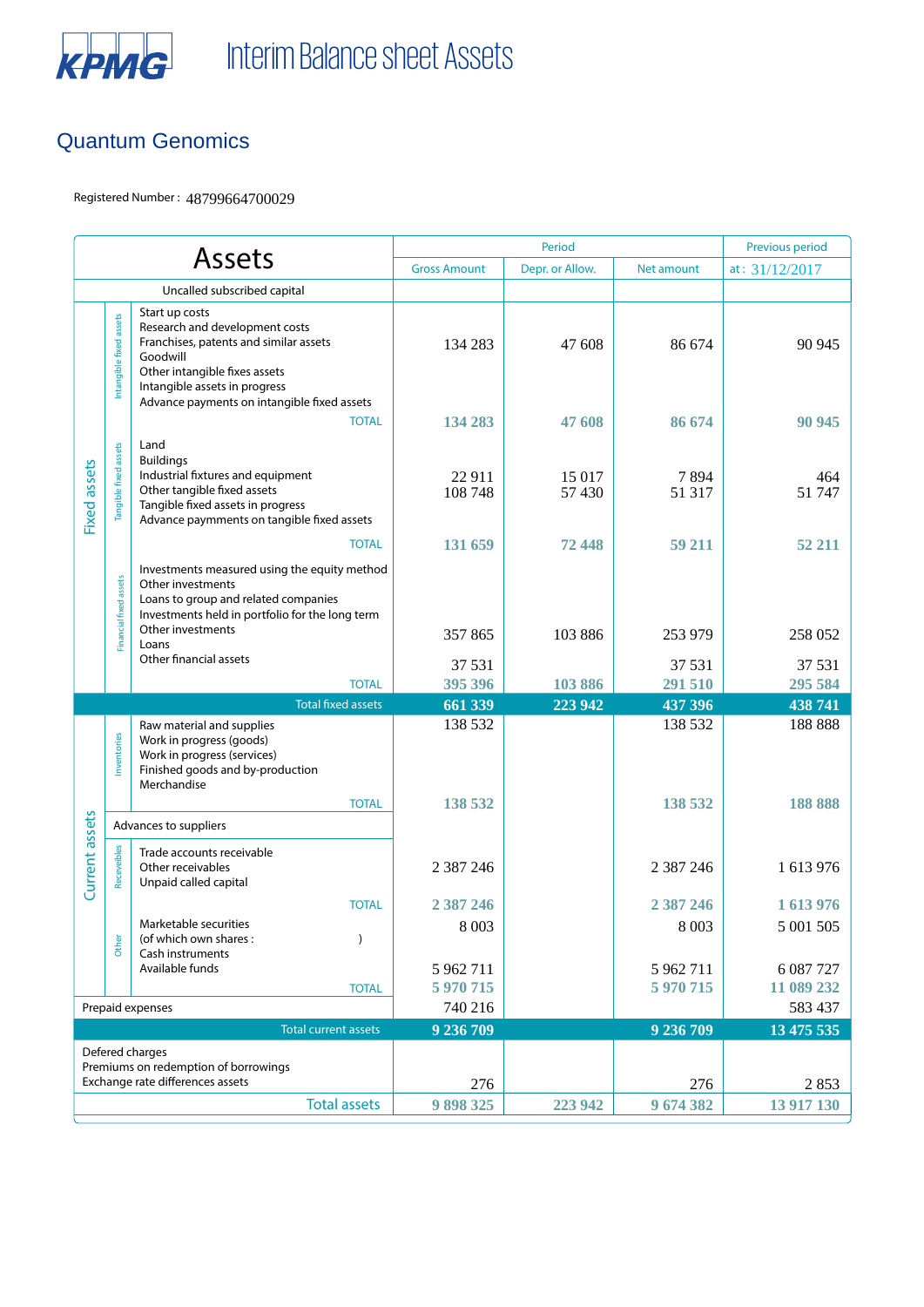

# Quantum Genomics

|                     | Liabilities                                                                                                                                                       | Period                         | <b>Previous</b><br>period           |
|---------------------|-------------------------------------------------------------------------------------------------------------------------------------------------------------------|--------------------------------|-------------------------------------|
| Shareholder's funds | 4 619 654 )<br>Share capital (of which paid up:<br>Share premiums (mergers, contributions)<br>Revaluation variance<br>Equity reserve<br>Reserves<br>Legal reserve | 4 619 654<br>31 275 570        | 4 3 9 3 7 7 1<br>30 790 466         |
|                     | Statutory reserves<br>Tax regulated reserves<br>Other reserves                                                                                                    | 97 449                         | 182 904                             |
|                     | Profit and loss account brought forward<br>Previous results not yet alloted                                                                                       | $-26495642$                    | $-17$ 114 468                       |
|                     | Result for the financial year (profit or loss)<br>Net worth before allocation<br>Investment grants                                                                | $-6208060$<br>3 288 970        | -9 381 174<br>8 871 499             |
|                     | Special provision for tax purposes                                                                                                                                |                                |                                     |
| Other funds         | <b>Total</b><br>Subordinated equity<br>Advances subject to covenants                                                                                              | 3 288 970<br>1 210 000         | 8 871 499<br>1 257 500              |
|                     | <b>Total</b>                                                                                                                                                      | 1 210 000                      | 1 257 500                           |
| Provisions          | Provisions for risks<br>Provisions for future costs                                                                                                               | 276<br>58 526                  | 2853                                |
|                     | <b>Total</b>                                                                                                                                                      | 58 802                         | 2853                                |
|                     | <b>Financial liabilities</b><br>Convertible debenture loans<br>Other debenture loans<br>Borrowing from credit institution<br>Other borrowings                     | 1 2 4 8                        | 1 1 0 5                             |
|                     | <b>Total</b>                                                                                                                                                      | 1 2 4 8                        | 1 1 0 5                             |
| Liabilities         | Advances received on orders                                                                                                                                       |                                |                                     |
|                     | Trade accounts payable and related liabilities<br>Taxes and social debts<br>Liabilities related to fixed assets<br>Other debts                                    | 4 547 996<br>506 778<br>59 833 | 3 3 1 3 4 2 9<br>444 509<br>19 15 6 |
|                     | Cash instruments                                                                                                                                                  |                                |                                     |
|                     | <b>Total</b>                                                                                                                                                      | 5 114 608                      | 3777 095                            |
|                     | Income recorded in advance                                                                                                                                        |                                |                                     |
|                     | Total liabilities and income recorded in advance                                                                                                                  | 5 115 856                      | 3778 200                            |
|                     | Exchange rate differences liabilities                                                                                                                             | 752                            | 7076                                |
|                     | <b>TOTAL LIABILITIES</b>                                                                                                                                          | 9674382                        | 13 917 130                          |
|                     | Leasing for buildings<br>Leasing for other equipment<br>Non expired discounted notes receivable                                                                   |                                |                                     |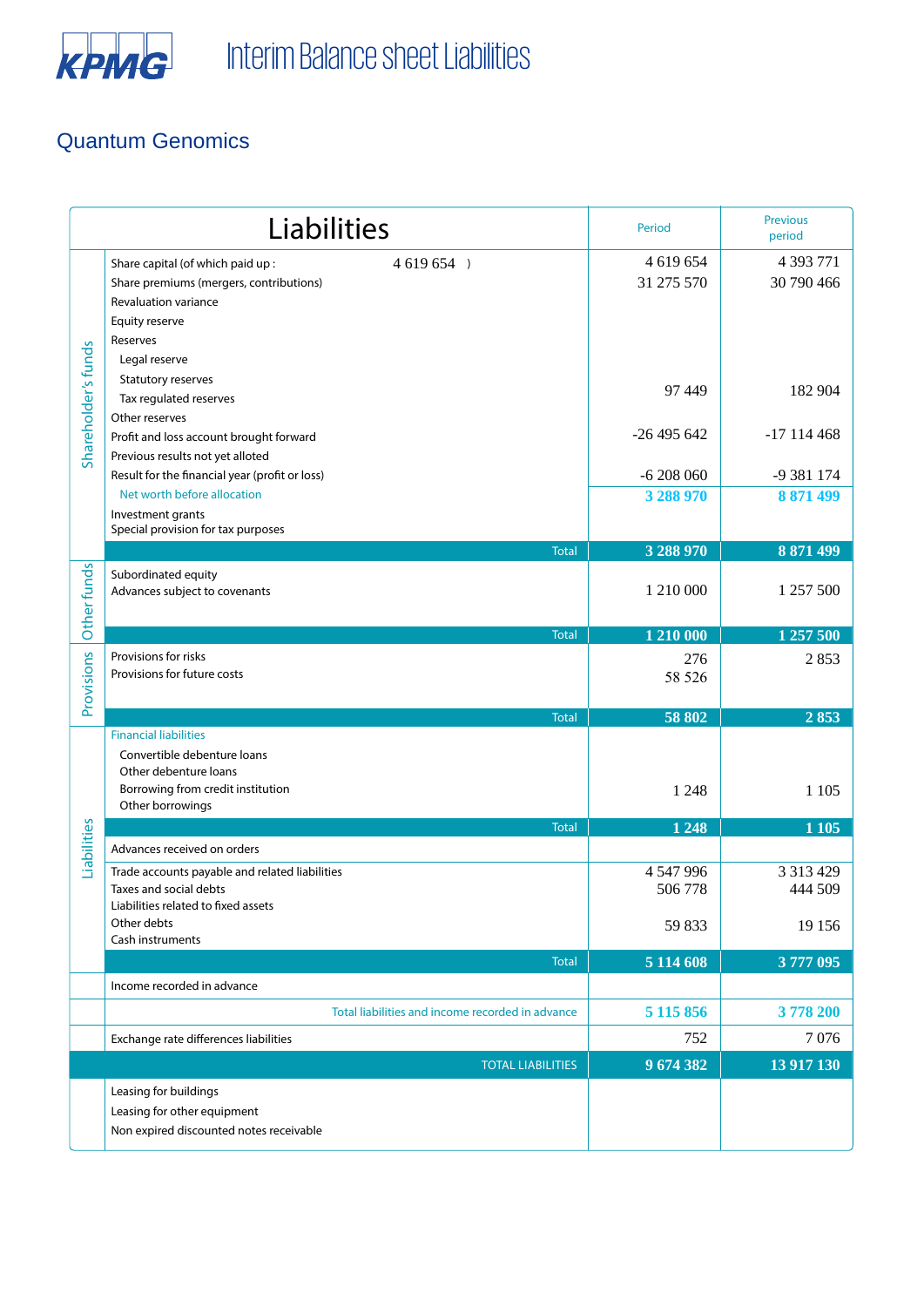

## Quantum Genomics

| Periods                   | 01/01/2017<br>30/06/2017<br>01/01/2018<br>30/06/2018                                                                                                                        | Length                           | $6$ months<br>6 months       |                                           |                                          |
|---------------------------|-----------------------------------------------------------------------------------------------------------------------------------------------------------------------------|----------------------------------|------------------------------|-------------------------------------------|------------------------------------------|
|                           |                                                                                                                                                                             | France                           | <b>Export</b>                | <b>Total</b>                              | Previous period                          |
|                           | Sales of purchased goods<br>Sales of manufactured goods<br>Sales of services<br><b>Net sales</b>                                                                            |                                  |                              |                                           |                                          |
| Operating income          | Changes in stock of manufactured goods and work in progress<br>Production of fixed assets capitalised<br>Partial profits on long term contracts<br>Trading incentive grants |                                  |                              |                                           |                                          |
|                           | Write back of depreciation, provisions and transferred charges<br>Other income                                                                                              |                                  |                              | 62 140<br>3 6 8 4                         | 8 3 5 6<br>2                             |
|                           |                                                                                                                                                                             |                                  | <b>Total</b>                 | 65 824                                    | 8 3 5 9                                  |
|                           | Purchases<br>Goods<br>Change in inventory<br>Raw materials and other supplies<br>Other purchases and expenses<br>Taxes                                                      | Purchases<br>Change in inventory |                              | 76 257<br>105 356<br>5 337 970<br>9 2 1 6 | 7 1 2 2<br>561834<br>2 608 648<br>17 192 |
| Operating expenses        | Wages and salaries<br>Social security charges<br><b>Depreciation</b><br>• on fixed assets<br>and                                                                            | Depreciation<br>Provisions       |                              | 734 801<br>472 272<br>11 167              | 754 934<br>521 484<br>14 13 1            |
|                           | · on current assets: provisions<br><b>Provisions</b><br>• for risks and future costs: provisions<br>Other expenses                                                          |                                  |                              | 58 526<br>70 375                          | 24 005                                   |
|                           |                                                                                                                                                                             |                                  | <b>Total</b>                 | 6875943                                   | 4 509 353                                |
|                           |                                                                                                                                                                             |                                  | <b>Operating result</b><br>A | $-6810118$                                | -4 500 993                               |
| Joint<br>venture<br>oper. | Profit attributed or loss transferred<br>Loss attributed or profit transferred                                                                                              |                                  | В<br>C                       |                                           |                                          |
| Financial<br>income       | From shares in group companies<br>From other investments<br>Interests and similar incomes<br>Write back of provisions and transferred charges<br>Exchange gain              |                                  |                              | 10519<br>93 502                           | 17887<br>1478<br>2 3 0 3                 |
|                           | Net profit on disposals of current financial investments                                                                                                                    |                                  | <b>Total</b>                 |                                           |                                          |
|                           | Increase of provisions against financial assets<br>Interests payable and similar charges                                                                                    |                                  |                              | 104 021<br>104 162                        | 21 669<br>154 101                        |
| expenses<br>Financial     | <b>Exchange loss</b><br>Net losses on disposals of current financial investments                                                                                            |                                  |                              |                                           | 1 3 0 1                                  |
|                           |                                                                                                                                                                             |                                  | <b>Total</b>                 | 104 162                                   | 155 402                                  |
|                           |                                                                                                                                                                             |                                  | Net financial result<br>D    | $-140$                                    | $-133733$                                |
|                           | RESULT OF ORDINARY OPERATIONS BEFORE CORPORATE TAX ON PROFIT (±A+B-C±D)                                                                                                     |                                  | E.                           | $-6810259$                                | -4 634 727                               |
| Exceptional<br>income     | On operating items<br>On capital items<br>Write back of provisions and transferred charges                                                                                  |                                  |                              | 33 193                                    | 127 674                                  |
|                           | On operating items                                                                                                                                                          |                                  | <b>Total</b>                 | 33 193<br>3 2 1 3                         | 127 674<br>815                           |
| Exceptional<br>expenses   | On capital items                                                                                                                                                            |                                  |                              | 90 836                                    | 79 559                                   |
|                           | Depreciation and provisions                                                                                                                                                 |                                  | <b>Total</b>                 | 94 050                                    | 75 000<br>155 374                        |
|                           |                                                                                                                                                                             |                                  | Net exceptional result<br>F  | $-60856$                                  | $-27700$                                 |
|                           | Employees' profit sharing plan<br>Corporate tax on profit                                                                                                                   |                                  | G<br>н                       | $-663056$                                 | $-624865$                                |
|                           |                                                                                                                                                                             | PROFIT AND LOSS (±E±F-G-H)       |                              | $-6208060$                                | -4 037 562                               |
|                           |                                                                                                                                                                             |                                  |                              |                                           |                                          |